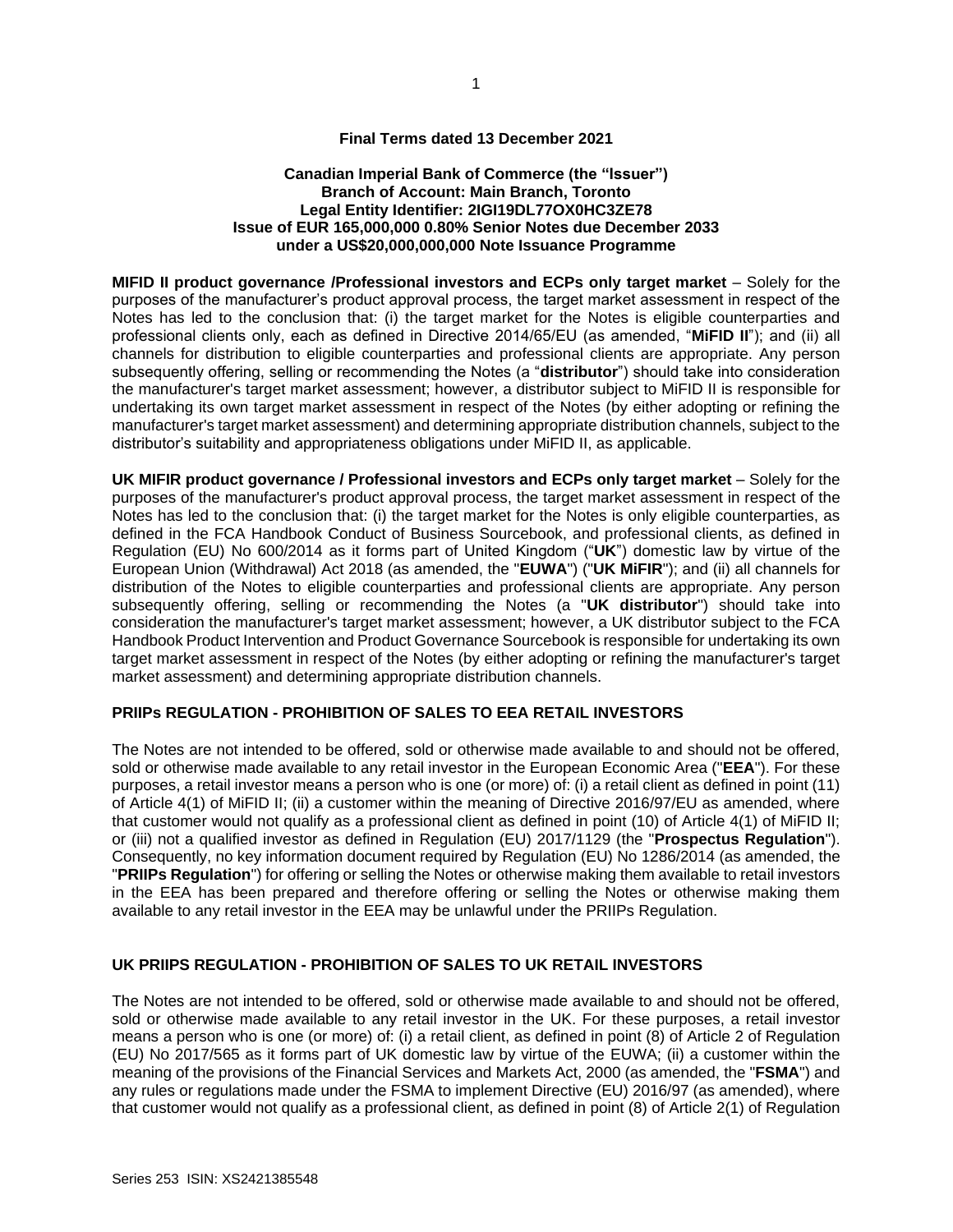(EU) No 600/2014 as it forms part of UK domestic law by virtue of the EUWA; or (iii) not a qualified investor as defined in Article 2 of the Prospectus Regulation as it forms part of UK domestic law by virtue of the EUWA (the "**UK Prospectus Regulation**"). Consequently, no key information document required by Regulation (EU) No 1286/2014 (as amended) as it forms part of UK domestic law by virtue of the EUWA (the "**UK PRIIPs Regulation**") for offering or selling the Notes or otherwise making them available to retail investors in the UK has been prepared and therefore offering or selling the Notes or otherwise making them available to any retail investor in the UK may be unlawful under the UK PRIIPs Regulation.

**The Notes are Bail-inable Notes and subject to conversion in whole or in part – by means of a transaction or series of transactions and in one or more steps – into common shares of the Issuer or any of its affiliates under subsection 39.2(2.3) of the Canada Deposit Insurance Corporation Act (the** "**CDIC Act**"**) and to variation or extinguishment in consequence, and subject to the application of the laws of the Province of Ontario and the federal laws of Canada applicable therein in respect of the operation of the CDIC Act with respect to the Notes.**

#### **PART A – CONTRACTUAL TERMS**

Terms used herein shall be deemed to be defined as such for the purposes of the terms and conditions (the "**Conditions**") set forth in the Prospectus dated 25 June 2021 and the supplements to the Prospectus dated 27 August 2021 and 3 December 2021, which together constitute a base prospectus (the "**Prospectus**") for the purposes of the Prospectus Regulation. This document constitutes the Final Terms of the Notes described herein for the purposes of the Prospectus Regulation and must be read in conjunction with such Prospectus as so supplemented. Full information on the Issuer and the offer of the Notes is only available on the basis of the combination of these Final Terms and the Prospectus as so supplemented. The Prospectus and the supplements to the Prospectus are available for viewing during normal business hours at and copies may be obtained from the registered office of the Issuer at 199 Bay St., Toronto, Canada M5L 1A2, and at the office of the Fiscal Agent, Deutsche Bank AG, London Branch at Winchester House, 1 Great Winchester Street, London EC2N 2DB and may also be viewed on the website of the Luxembourg Stock Exchange at [www.bourse.lu](http://www.bourse.lu/) under the name of the Issuer.

| 1. | (i)  | Series Number:                           | 253                                                  |
|----|------|------------------------------------------|------------------------------------------------------|
|    | (ii) | Tranche Number:                          | 1                                                    |
| 2. |      | <b>Specified Currency or Currencies:</b> | Euro ("EUR")                                         |
| 3. |      | Aggregate Nominal Amount of Notes:       |                                                      |
|    | (i)  | Series:                                  | EUR 165,000,000                                      |
|    | (ii) | Tranche:                                 | EUR 165,000,000                                      |
| 4. |      | <b>Issue Price:</b>                      | 100.000 per cent. of the Aggregate Nominal<br>Amount |
| 5. | (i)  | <b>Specified Denominations:</b>          | EUR 100,000 and integral multiples thereof           |
|    | (ii) | <b>Calculation Amount:</b>               | EUR 100,000                                          |
| 6. | (i)  | <b>Issue Date:</b>                       | 16 December 2021                                     |
|    | (ii) | Interest Commencement Date:              | <b>Issue Date</b>                                    |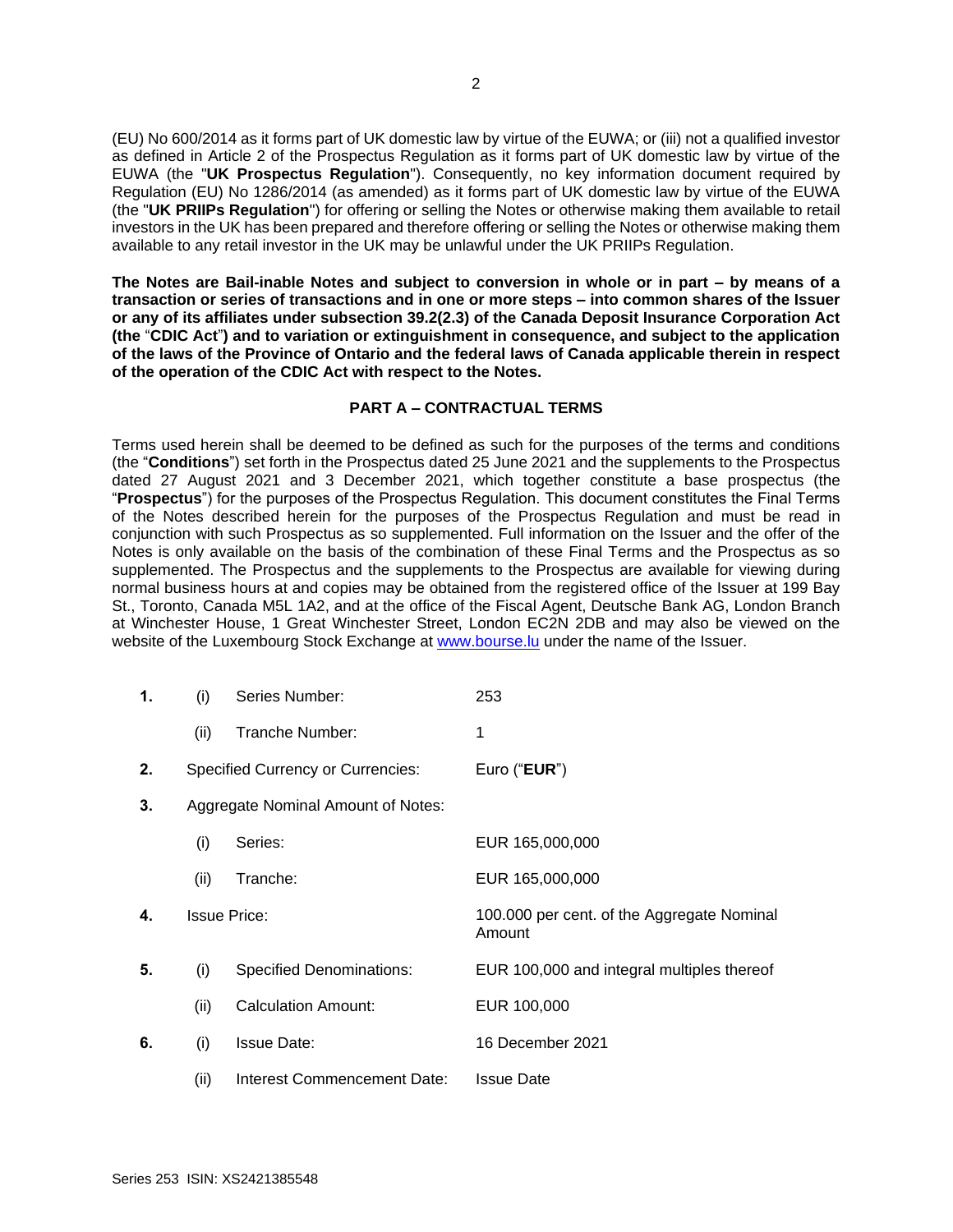|     | (iii) | CNY Issue Trade Date:                                  | Not Applicable                                                                                                                                                  |
|-----|-------|--------------------------------------------------------|-----------------------------------------------------------------------------------------------------------------------------------------------------------------|
| 7.  |       | <b>Maturity Date:</b>                                  | 16 December 2033                                                                                                                                                |
| 8.  |       | Interest Basis:                                        | 0.80 per cent. Fixed Rate                                                                                                                                       |
|     |       |                                                        | (see paragraph 15 below)                                                                                                                                        |
| 9.  |       | <b>Redemption/Payment Basis:</b>                       | Subject to any purchase and cancellation or early<br>redemption, the Notes will be redeemed on the<br>Maturity Date at 100 per cent. of their nominal<br>amount |
| 10. |       | Change of Interest Basis:                              | Not Applicable                                                                                                                                                  |
| 11. |       | Put/Call Options:                                      | Not Applicable                                                                                                                                                  |
| 12. |       | Status of the Notes:                                   | <b>Senior Notes</b>                                                                                                                                             |
| 13. |       | Date Board approval for issuance of<br>Notes obtained: | Not Applicable                                                                                                                                                  |

# **PROVISIONS RELATING TO INTEREST (IF ANY) PAYABLE**

**14.** Bail-inable Notes: Yes

| 15. |                                     | <b>Fixed Rate Note Provisions:</b>    | Applicable                                                                                                                                                                                                                       |
|-----|-------------------------------------|---------------------------------------|----------------------------------------------------------------------------------------------------------------------------------------------------------------------------------------------------------------------------------|
|     | (i)                                 | Rate of Interest:                     | 0.80 per cent. per annum payable annually in arrear<br>on each Interest Payment Date                                                                                                                                             |
|     | (ii)                                | Interest Payment Date(s):             | 16 December in each year, commencing on 16<br>December 2022, up to and including the Maturity<br>Date, adjusted for payment purposes only in<br>accordance with the Business Day Convention set<br>out in paragraph (vii) below. |
|     | (iii)                               | <b>Fixed Coupon Amount:</b>           | EUR 800.00 per Calculation Amount                                                                                                                                                                                                |
|     | (iv)                                | Broken Amount:                        | Not Applicable                                                                                                                                                                                                                   |
|     | (v)                                 | Day Count Fraction:                   | Actual/Actual (ICMA), unadjusted                                                                                                                                                                                                 |
|     | (vi)                                | <b>Determination Dates:</b>           | 16 December in each year                                                                                                                                                                                                         |
|     | (vii)                               | <b>Business Day Convention:</b>       | <b>Following Business Day Convention</b>                                                                                                                                                                                         |
| 16. |                                     | <b>Floating Rate Note Provisions:</b> | Not Applicable                                                                                                                                                                                                                   |
| 17. | <b>Zero Coupon Note Provisions:</b> |                                       | Not Applicable                                                                                                                                                                                                                   |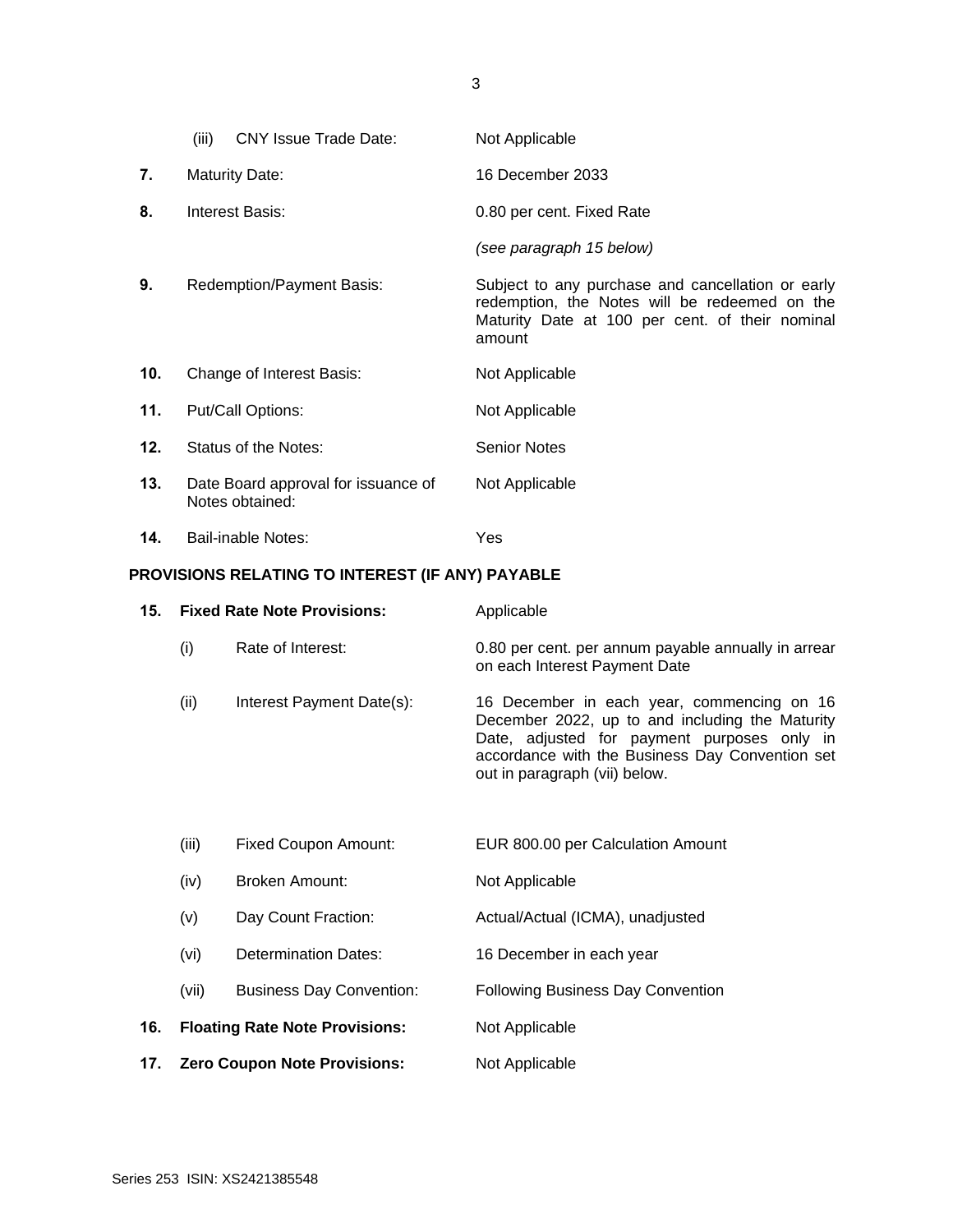### **PROVISIONS RELATING TO REDEMPTION OR CONVERSION**

| 18. Call Option:                                                                    | Not Applicable                                                 |
|-------------------------------------------------------------------------------------|----------------------------------------------------------------|
| 19. Put Option:                                                                     | Not Applicable                                                 |
| 20. Bail-inable Notes - TLAC<br><b>Disqualification Event Call Option:</b>          | Not Applicable                                                 |
| 21. Early Redemption on Occurrence of<br><b>Special Event (Subordinated Notes):</b> | Not Applicable; the Notes are not Subordinated<br><b>Notes</b> |
| 22. Final Redemption Amount of each<br>Note:                                        | EUR 100,000 per Calculation Amount                             |
| 23. Early Redemption Amount:                                                        | EUR 100,000 per Calculation Amount                             |
| 24. Provisions relating to Automatic<br>Conversion:                                 | Not Applicable: the Notes are not Subordinated<br><b>Notes</b> |

#### **GENERAL PROVISIONS APPLICABLE TO THE NOTES**

| 25. Form of Notes:                                                                | <b>Bearer Notes:</b>                                                                                                                                                                                                                                                       |
|-----------------------------------------------------------------------------------|----------------------------------------------------------------------------------------------------------------------------------------------------------------------------------------------------------------------------------------------------------------------------|
|                                                                                   | Temporary Global Note exchangeable for a<br>permanent Global Note which is exchangeable for<br>Definitive Notes in the limited circumstances<br>specified in the permanent Global Note                                                                                     |
| <b>26.</b> New Global Note:                                                       | Yes                                                                                                                                                                                                                                                                        |
| 27. Financial Centre(s) or other special<br>provisions relating to payment dates: | TARGET2, Toronto, London, New York                                                                                                                                                                                                                                         |
| 28. Talons for future Coupons to be attached<br>to Definitive Notes:              | No.                                                                                                                                                                                                                                                                        |
| 29. Governing Law and Jurisdiction:                                               | Laws of the Province of Ontario and the federal laws<br>of Canada applicable therein. Each Holder or<br>beneficial owner of any Bail-inable Notes attorns to<br>the jurisdiction of the courts in the Province of<br>Ontario with respect to the operation of the CDIC Act |

**PROVISIONS RELATED TO RMB** Not Applicable **DENOMINATED NOTES:**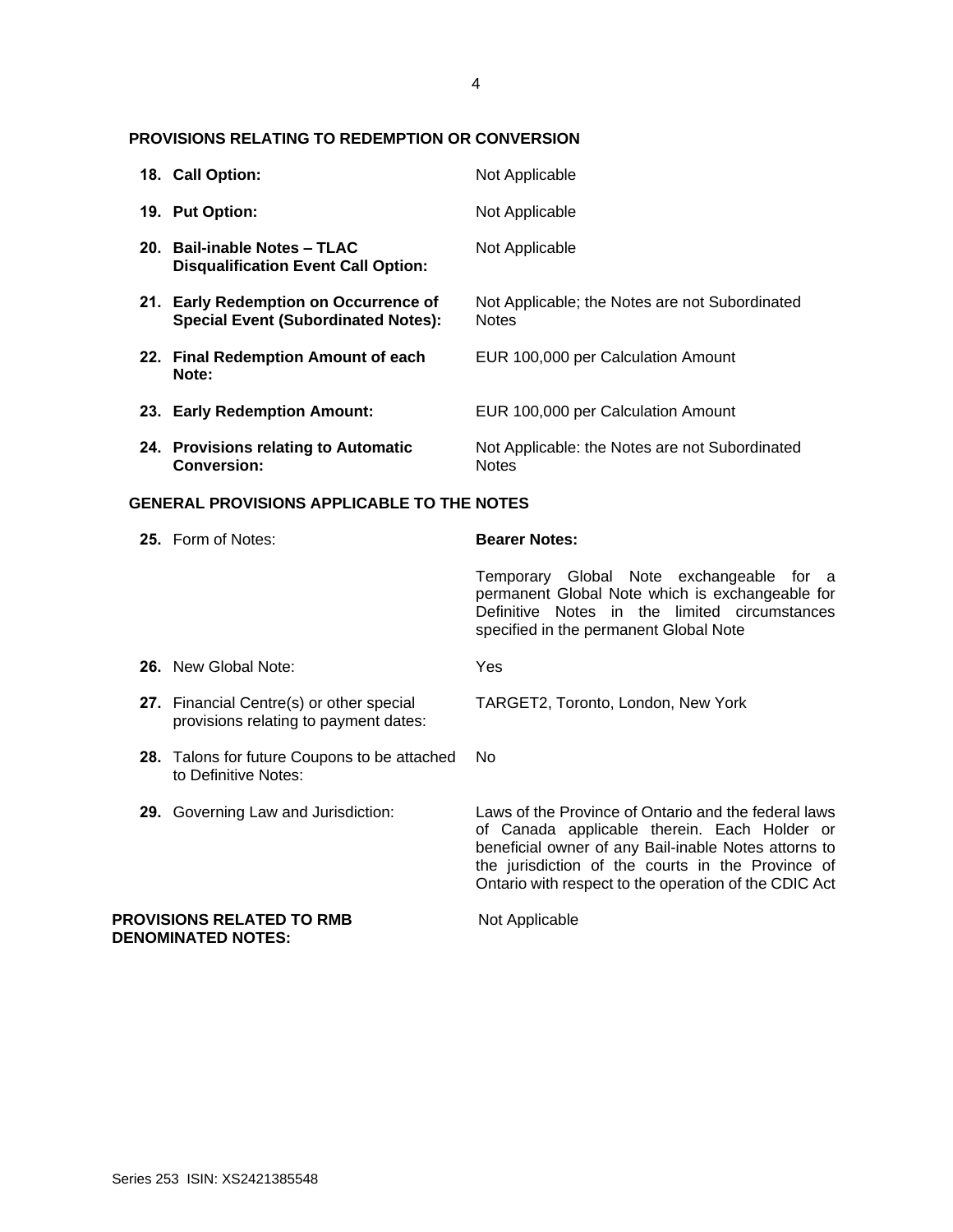Signed on behalf of the Issuer:

 $\mathbb{A}$ 

By: ............................................ Duly authorized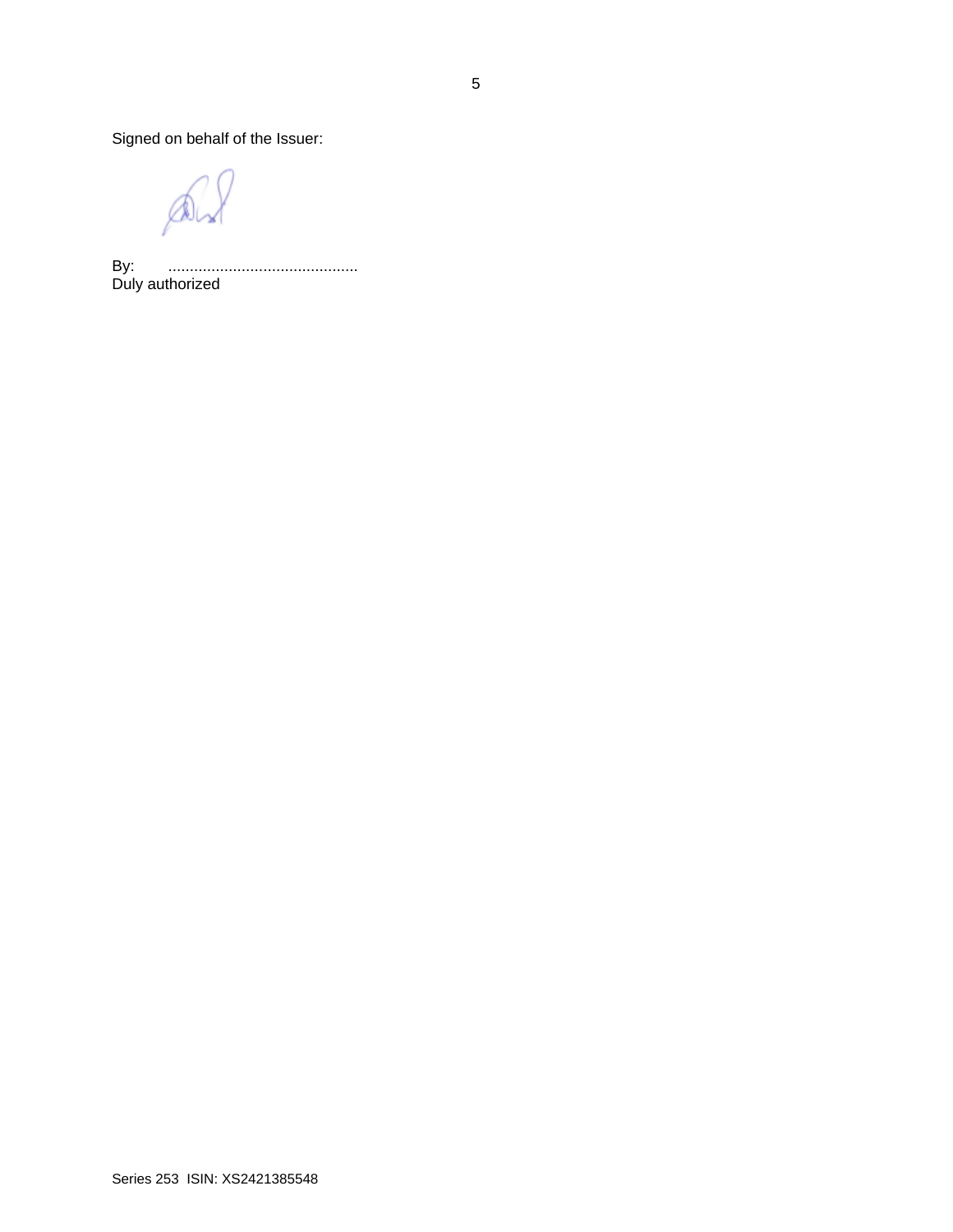## **PART B – OTHER INFORMATION**

## **1. LISTING AND ADMISSION TO TRADING**

- (i) Application is expected to be made by the Issuer (or on its behalf) for the Notes to be admitted to the official list of the Luxembourg Stock Exchange and admitted to trading on the Luxembourg Stock Exchange's regulated market with effect from 16 December 2021.
- (ii) Estimate of total expenses related to EUR 6,500 admission to trading:

#### **2. RATINGS**

Ratings: The Notes to be issued are expected to be rated as follows:

Moody's: A2

Fitch: AA-

#### **3. INTERESTS OF NATURAL AND LEGAL PERSONS INVOLVED IN THE ISSUE/OFFER**

Save for any fees payable to the Dealer, so far as the Issuer is aware, no person involved in the issue of the Notes has an interest material to the offer. The Dealer and its affiliates have engaged, and may in the future engage, in investment banking and/or commercial banking transactions with, and may perform other services for, the Issuer in the ordinary course.

#### **4. USE OF PROCEEDS:**

5.

|    | Use of Proceeds:               | As set out in the Prospectus                             |
|----|--------------------------------|----------------------------------------------------------|
|    | <b>Estimated Net Proceeds:</b> | EUR 164,752,500                                          |
| 5. | <b>YIELD</b>                   |                                                          |
|    | Indication of yield:           | The yield for the Notes will be 0.80 per cent. per annum |
| 6. | <b>OPERATIONAL INFORMATION</b> |                                                          |
|    | <b>ISIN Code:</b><br>(i)       | XS2421385548                                             |
|    | Common Code:<br>(ii)           | 242138554                                                |
|    | $(iii)$ CFI:                   | <b>DTFXFB</b>                                            |
|    | FISN:<br>(iv)                  | CIBC CANADA/1 MTN 20331216                               |
|    |                                |                                                          |

(v) Any clearing system(s) other than Euroclear Bank SA/NV and Clearstream Banking S.A./ The Depository Trust Company and the relevant identification number(s): Not Applicable